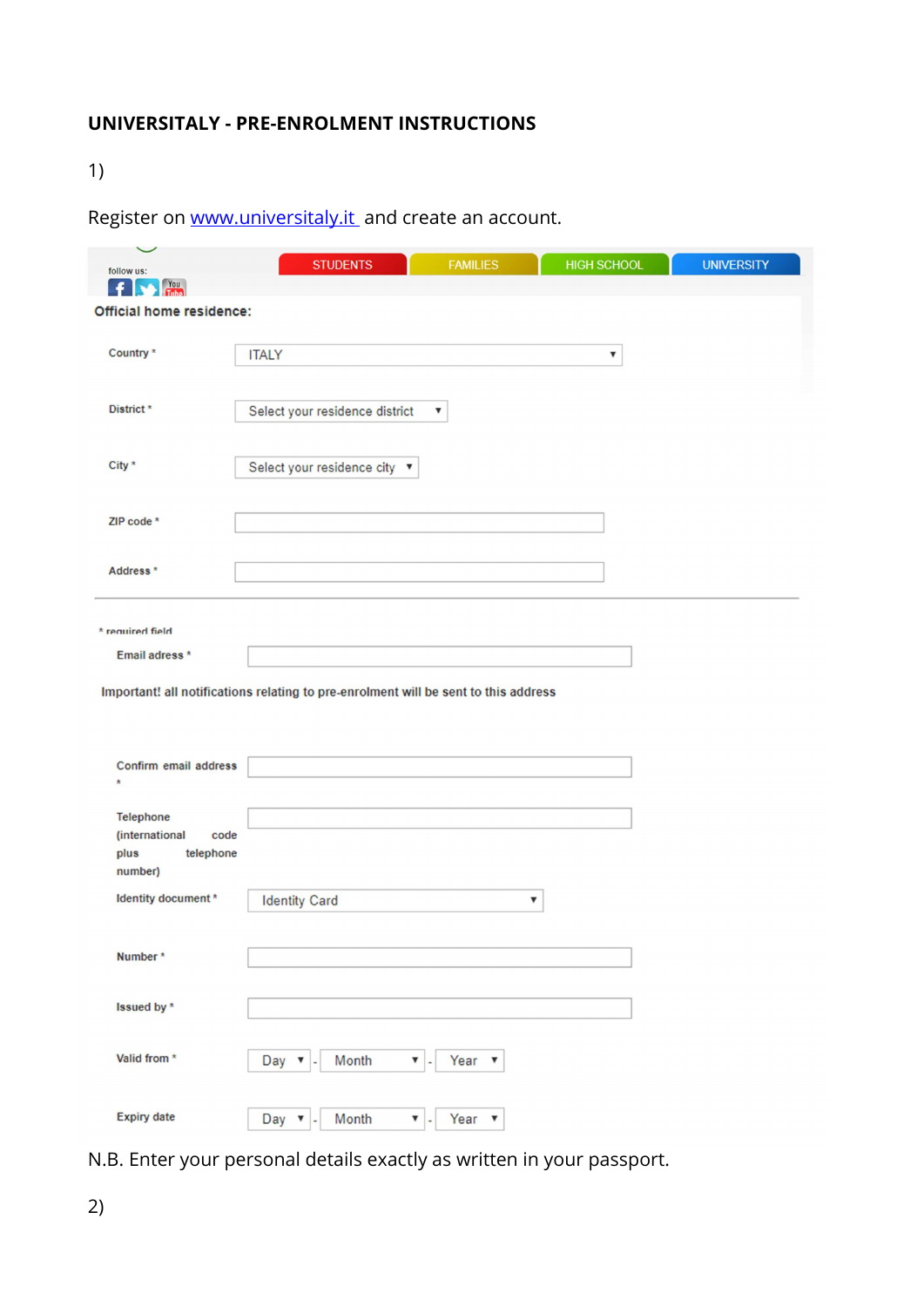Log in to www.universitaly.it and choose "PRE-ENROL NOW".

## STEP A)

Select the Academic year 2021-2022 and enter your personal details.

Fill in your personal details; leave the Italian tax code (Codice Fiscale) field empty. We will help you obtain it once you will be in Italy.

|    | PRE-ENROLMENT APPLICATION<br><b>STEP A</b><br>_____                                       | $\frac{1}{2} \left( \frac{1}{2} \right) \left( \frac{1}{2} \right) \left( \frac{1}{2} \right) \left( \frac{1}{2} \right) \left( \frac{1}{2} \right) \left( \frac{1}{2} \right) \left( \frac{1}{2} \right) \left( \frac{1}{2} \right) \left( \frac{1}{2} \right) \left( \frac{1}{2} \right) \left( \frac{1}{2} \right) \left( \frac{1}{2} \right) \left( \frac{1}{2} \right) \left( \frac{1}{2} \right) \left( \frac{1}{2} \right) \left( \frac{1}{2} \right) \left( \frac$ |                       |        |
|----|-------------------------------------------------------------------------------------------|----------------------------------------------------------------------------------------------------------------------------------------------------------------------------------------------------------------------------------------------------------------------------------------------------------------------------------------------------------------------------------------------------------------------------------------------------------------------------|-----------------------|--------|
| ほ。 | Choose the academic year in which you want to enrol / carry out the mobility<br>2021/2022 |                                                                                                                                                                                                                                                                                                                                                                                                                                                                            | $\sim$                |        |
|    | Personal data<br>Name (including your middle names)                                       |                                                                                                                                                                                                                                                                                                                                                                                                                                                                            | Surname               |        |
|    | <b>Birth Date</b>                                                                         | 旨                                                                                                                                                                                                                                                                                                                                                                                                                                                                          | Gender                |        |
|    | Country of birth                                                                          | <b>Sellen</b>                                                                                                                                                                                                                                                                                                                                                                                                                                                              | Town/City of birth    |        |
|    | Current Citizenship 1                                                                     | Date:                                                                                                                                                                                                                                                                                                                                                                                                                                                                      | Current Citizenship 2 | $\sim$ |

### STEP B)

- Fill out the form with your passport number and expiration date and upload a scanned version of the personal details page and a passport-size photo.
- Choose the country and the Italian Embassy or Consulate where you will apply for a STUDY VISA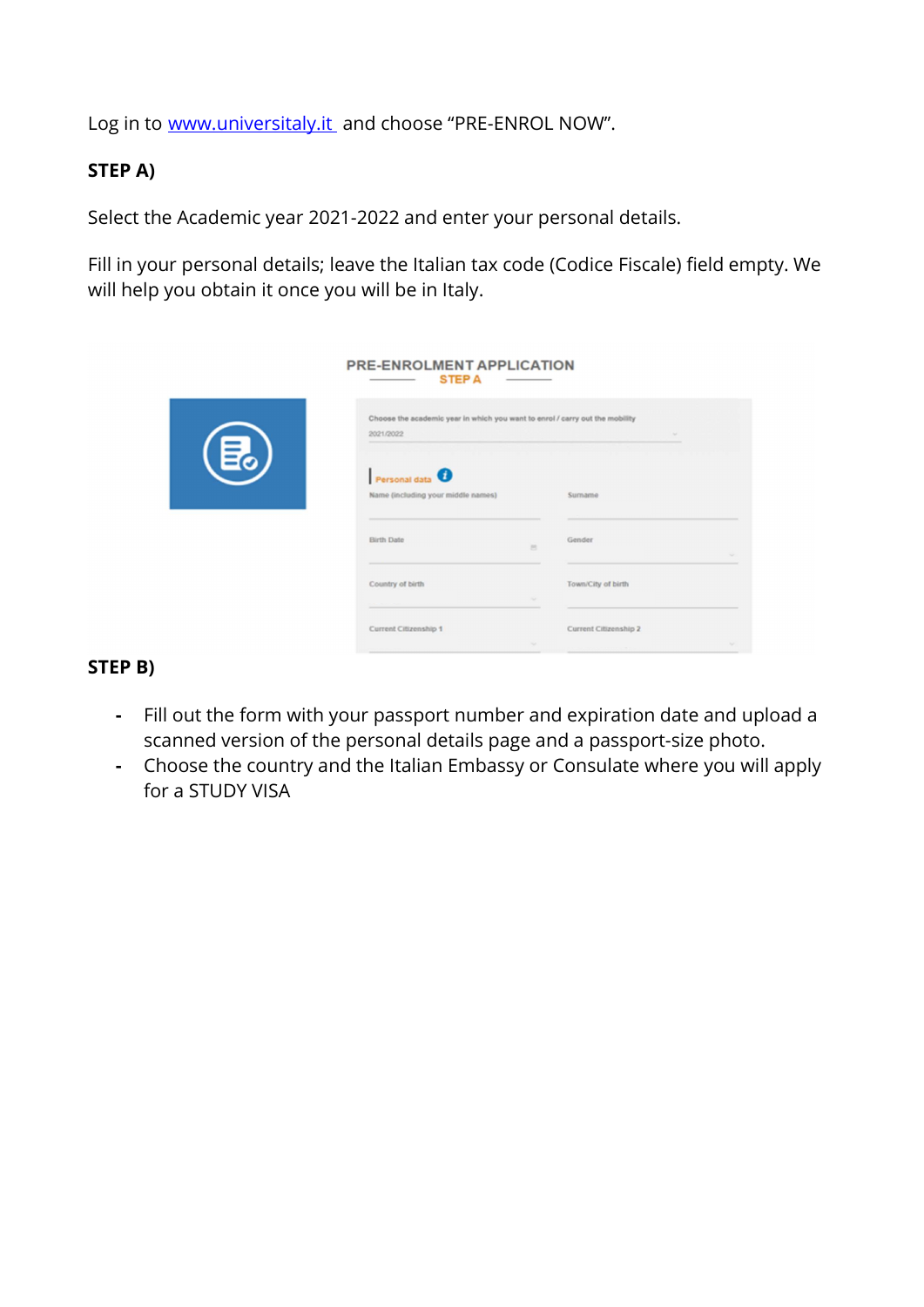#### PRE-ENROLMENT APPLICATION  $\overline{\phantom{a}}$  STEP B  $\phantom{a}$



| Passport number                                                                  | Expiry date                                                                        |
|----------------------------------------------------------------------------------|------------------------------------------------------------------------------------|
| Upload a passport size picture of your face                                      | Upload your valid passport                                                         |
| Only pdf/jpeg/png - 10Mb max are accepted<br>Scegli file Nessun file selezionato | Only pdf/jpeg/png - 10Mb max are accepted<br>Scegli file   Nessun file selezionato |
|                                                                                  |                                                                                    |
| Country                                                                          |                                                                                    |
| Where will you apply for a visa?                                                 |                                                                                    |
|                                                                                  | $\sim$                                                                             |

- Enter information about the course type and name.



a) High school diploma or provisional certificate issued by the Institute you attended. Translation is required if the document is not issued directly in English, French, or Spanish

- Study documents you need to present for the enrolment procedure.